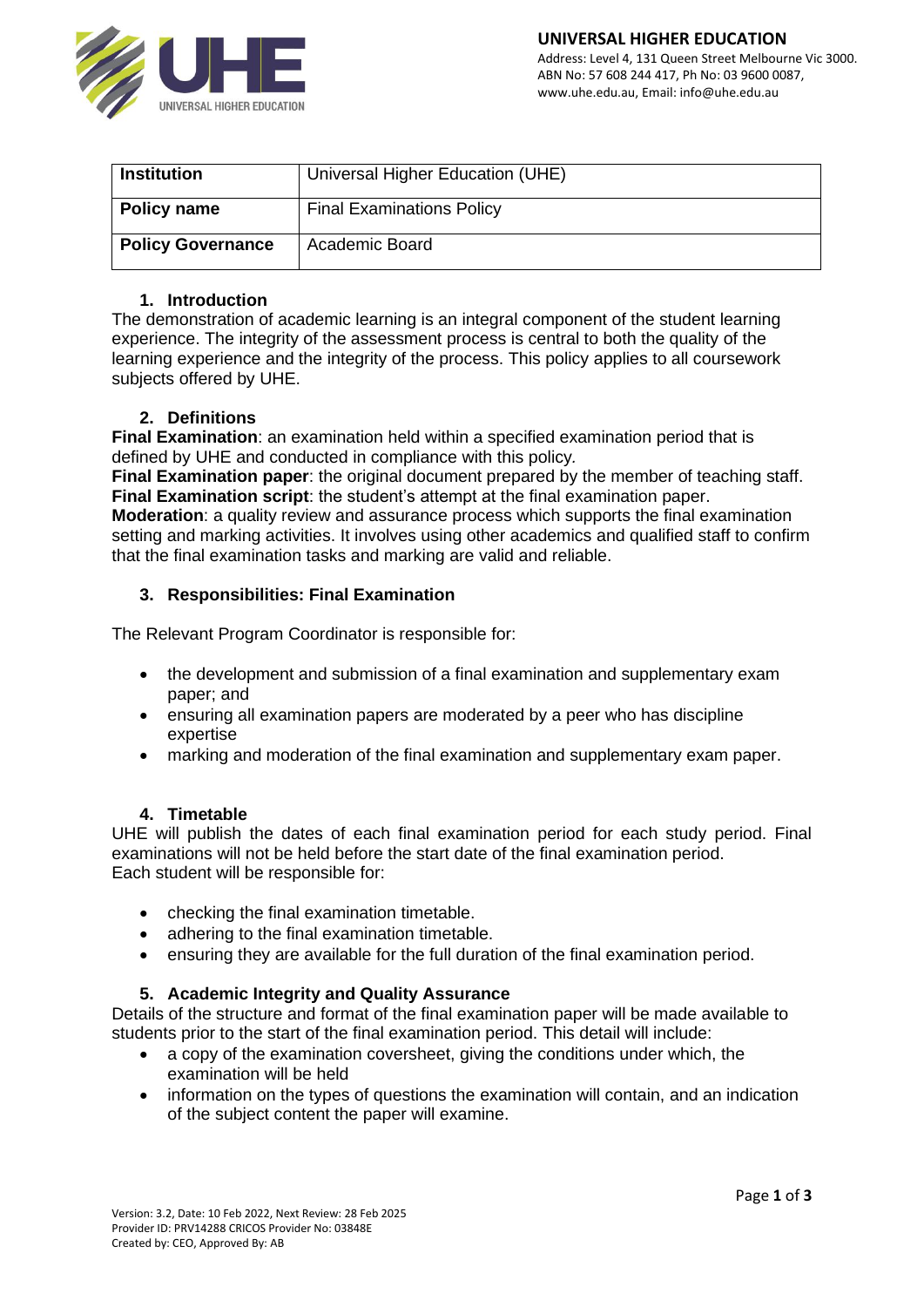

# **6. Format**

A standard cover page will be used on all final examination papers.

# **7. Duration**

The duration of a final examination (excluding reading time) will not exceed three hours. A maximum of ten minutes reading time may be allowed at the beginning of each final examination. Students will be informed in advance whether reading time will be allowed. If the start time of a final examination is delayed for any reason, the concluding time of the examination may only be extended by the amount of the delay.

If a final examination is disrupted for any reason, the examination may be:

- continued, with an adjustment made up to the length of the disruption.
- considered completed, with the examination scripts marked.
- abandoned and rescheduled (to the last day of the official final examination period where possible).

## **8. Eligibility**

The Chief Academic Officer will determine who is eligible to sit a final examination. Students not considered eligible will be excluded from the subject and this will result in the student being awarded a Fail grade (F) for the subject.

## **9. Conduct**

Where sufficient notice has been provided, UHE will cater for students with a disability or other special needs to ensure fairness and equality of opportunity for all students. There will be an Examination Supervisor in charge at every final examination. The Relevant Program Coodinator will be contactable by phone for the duration of the final examination.

Students will be required to:

- provide their UHE student identification card as photographic proof of identity for the duration of the final examination. This must always be visible during the examination. In exceptional circumstances, the Examination Supervisor may allow alternative photographic proof of identity such as a current Australian driver's licence, a current Australian Proof of Identity card or a current passport.
- leave mobile phones, electronic devices including internet enabled watches, bags, computers, notes, books and similar outside a final examination venue.
- ensure any water brought into the final examination room is in a clear and unmarked bottle.
- obey all instructions provided by an Examination Supervisor.
- refrain from communicating in any way with another student once they have entered the final examination venue.

Students are not permitted:

- into a final examination venue one hour from the time of commencement (excluding any reading time) has elapsed.
- to leave a final examination venue *before* one hour from the time of commencement (excluding any reading time) has elapsed.
- to be readmitted to a final examination venue unless they were under approved supervision during the full period of their absence.